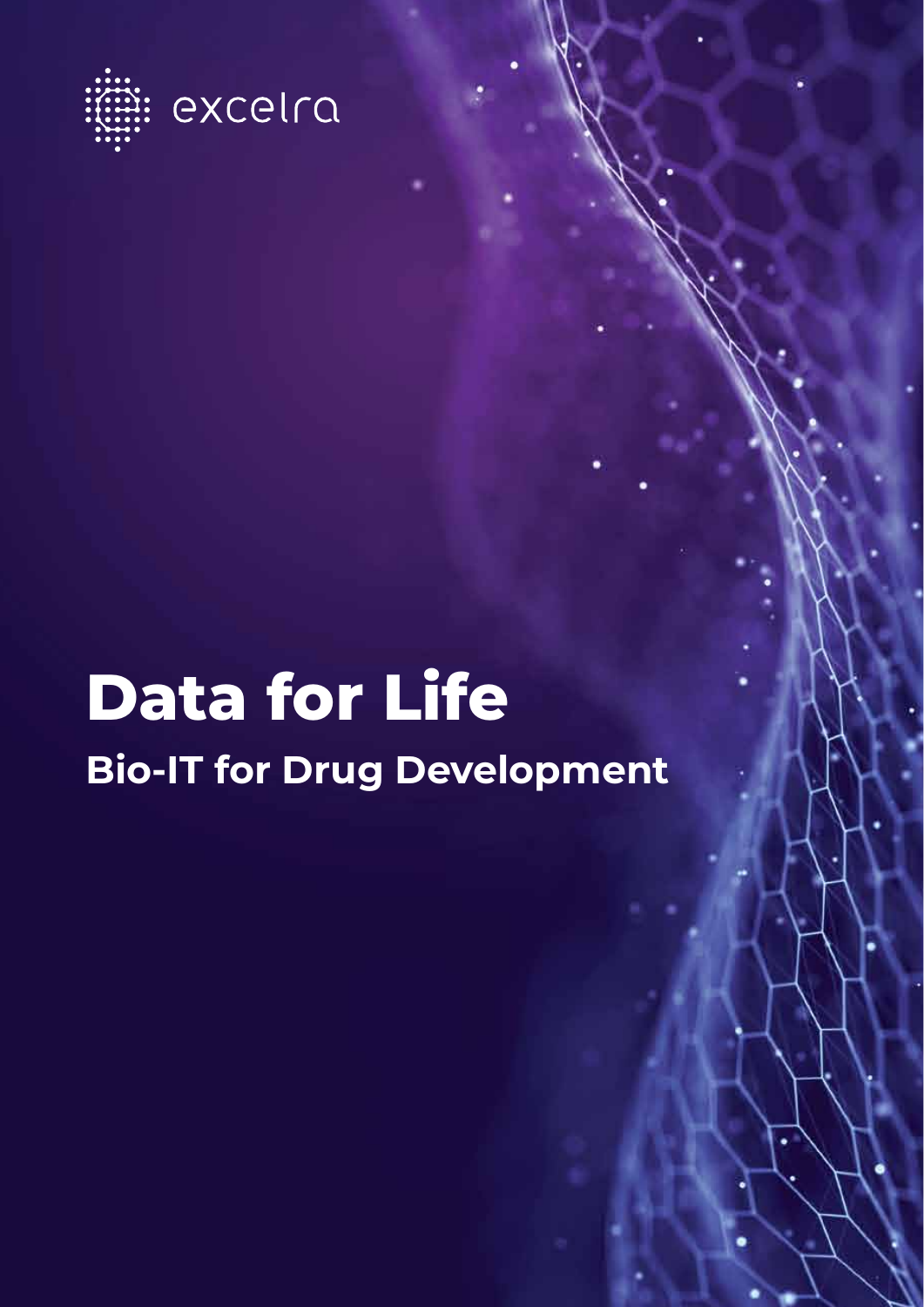## Traditional Drug Discovery Timelines and Costs are No Longer Justifiable

Data for life sciences today needs a new lease of life. With pressure mounting on all sides, whether regulatory oversight, stakeholder pressure, market demands, or investor expectations, the writing is on the wall. Reimagine, Revolutionize, or Retire.

Traditional drug discovery timelines and costs are no longer acceptable, and businesses are turning to leverage data to make better, faster and more efficient decisions; decisions that help bring drugs faster to patients.

Excelra helps you accelerate your journey towards a data-driven, data-centric enterprise. We build end-to-end digital solutions that harness the power of emerging technologies, cloud engineering, and DevOps to transform drug development. Our experience working with three out of every four Pharma and Biotech majors globally has allowed us to refine our expertize in delivering tomorrow's technology solutions, today!

**Excelra partners with the top leading global Pharma and Biotechs**

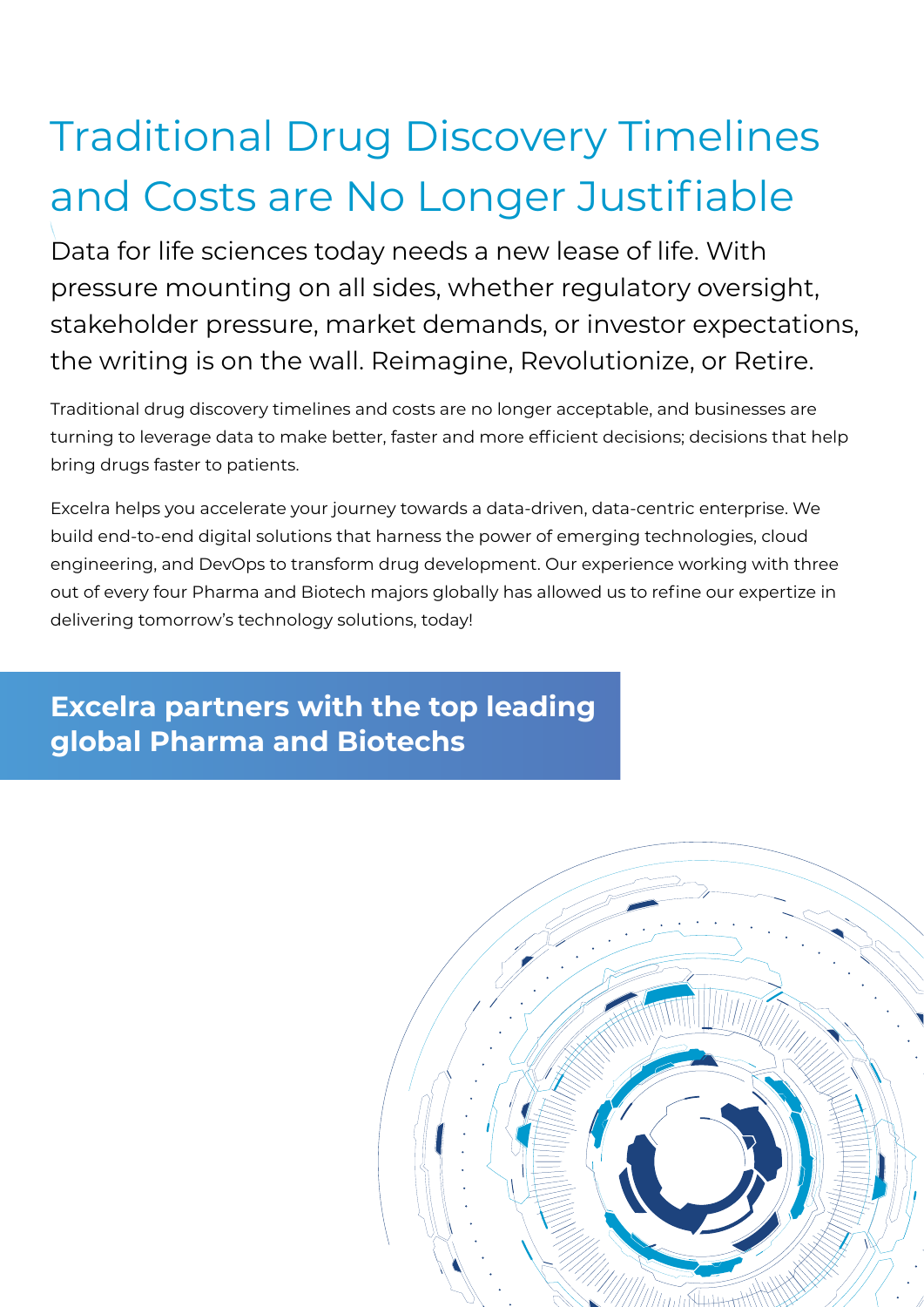

## **Collaborate. Corroborate. Visualize – Innovative Application Development**

Transform your workplace with effective tools to help bench scientists accelerate their day-to-day activities. Excelra provides modular solutions that are cross-platform compatible, scalable, and integrate seamlessly within existing IT environments. We help you digitalize your operations through custom solutions. Our digital transformation solutions for Pharma and Biotech enterprises include:

| <b>Workspace Collaborator: Workspace</b><br>collaborator helps your teams share,<br>collaborate, and cooperate to reduce<br>rework and improve the effectiveness<br>of your operations | <b>Workflow Management: Workflow</b><br>Management gives you the edge with<br>automation and digital operations<br>driven efficiencies                                    |
|----------------------------------------------------------------------------------------------------------------------------------------------------------------------------------------|---------------------------------------------------------------------------------------------------------------------------------------------------------------------------|
| <b>Biomedical Data Aggregators:</b><br>Biomedical Data Aggregators provision<br>data required to support discovery,<br>design and development                                          | <b>Compound Registration Platforms:</b><br><b>Compound Registration Platforms</b><br>streamline registration processes and<br>reduce the risk of errors and<br>redundancy |



## **Innovate. Expand. Scale-Up – On the cloud**

Excelra helps our partners leverage the transformative nature of cloud technology that enable analytics, shrink innovation cycles, and standardize processes across global operations for pharma. We help you set up your data platforms, whether you choose a specific service provider or a hybrid approach. This enables business innovation through improvements in automation, scalability, resilience, and data analytics

### **Some of our delivered solutions include:**

| Helping our partners with <b>data</b><br>migration for data and applications<br>from on-prem to cloud or from one<br>service provider to another seamlessly | Data Environments developed for Early<br>R&D & Pre clinical needs for e.g., setting<br>up IT infra required to manage and<br>process OMICS Data analysis<br>workloads |
|-------------------------------------------------------------------------------------------------------------------------------------------------------------|-----------------------------------------------------------------------------------------------------------------------------------------------------------------------|
| Setting up cloud-based data<br><b>infrastructure</b> for Bioinformatics teams<br>based on industry best practices                                           | <b>Engineering privacy policy</b><br>management framework to help keep<br>track of access and security of sensitive<br>data                                           |